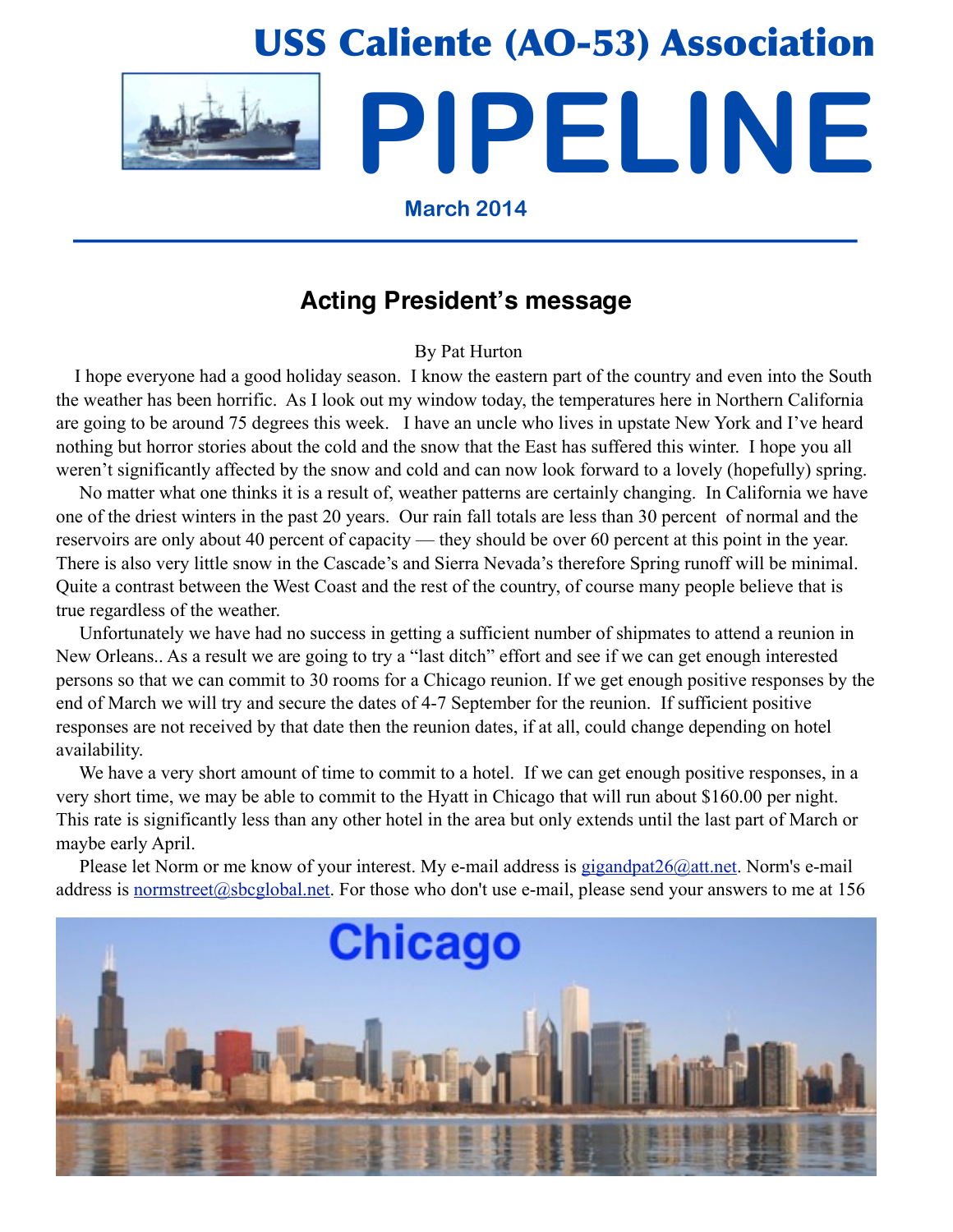Greenfield Drive, Chico, CA 95973-0185. Please respond as quickly as possible.

We sincerely hope that we are able to get enough interest in a Chicago reunion. If we don't, then the Albuquerque reunion will be the last reunion sponsored by the USS Caliente Association.

 It is sad that we are at this point as Norm Street and I were hoping we could last another ten years. We were hoping that shipmates, on the Caliente during the late '60s and early' 70s, would be interested enough to carry on the Association until we all are physically unable to attend reunions or mentally too old to remember the Cal and the good times we had.

 If we are unable to carry on reunions then the Association could continue to produce a Pipeline. Of course, Karl would have to be willing and able and he must be provided material for the Pipeline. I would be happy to continue to receive dues and donations from Association members but I am not willing to organize another reunion.

 From a personal standpoint, I will be out of the country from mid-April until mid-May so I need responses from all wanting to attend a reunion in Chicago immediately. If I don't receive enough responses within two weeks there is probably not enough time secure the rate at the Hyatt and, because the other hotels are significantly higher in price, will lose the opportunity that we have.

 I am sorry for the late notice about the reunion but Norm Street and Bob Ecker have been working feverishly to try and find a reasonably priced hotel to try and hold the reunion at. I want to thank Norm and Bob for undertaking this herculean effort and for trying to keep the Association going.

 If things don't work out for the reunion we will publish another Pipeline in June and let you know our thoughts on continuing the Pipeline etc…

Have a great spring and hope you all have happy memories of the USS Caliente.

## **Agent Orange**

 The USS Caliente has been added to the list of ships that were potentially exposed to Agent Orange. If you were aboard the Cal in June of 1970 and were in An Thoi or Vun Tau you could potentially be eligible for benefits from the VA.

 The subject of who is eligible is not a simple one to cover and I know virtually nothing about the eligibility requirements. If you think you are potentially eligible you could receive a free health exam from the VA.

 There is a lot of information available on the web. I suggest you go to [www.publichealth.va.gov/exposures/agentorange/benefits/index.asp](http://www.publichealth.va.gov/exposures/agentorange/benefits/index.asp) to start yourself on the trail of potential benefits. For a non-governmental perspective, visit the website of the Blue Water Navy Vietnam Veterans Association at [www.bluewaternavy.org](http://www.bluewaternavy.org)

## **Taps**

 Howard D. "Joe" Stratton of Irving, Texas, died 17 Sept. 2013. He served on the Cal from 1953 to 1954 as a SK2. Born 26 Feb 1931 in Newton, Iowa, Joe joined the Navy in 1951 and was discharged in 1954. After he left the Navy, he co-owned a clothing store with his parents and in 1971 opened his own store before working for 25 years at Harvey-Daco where he retired as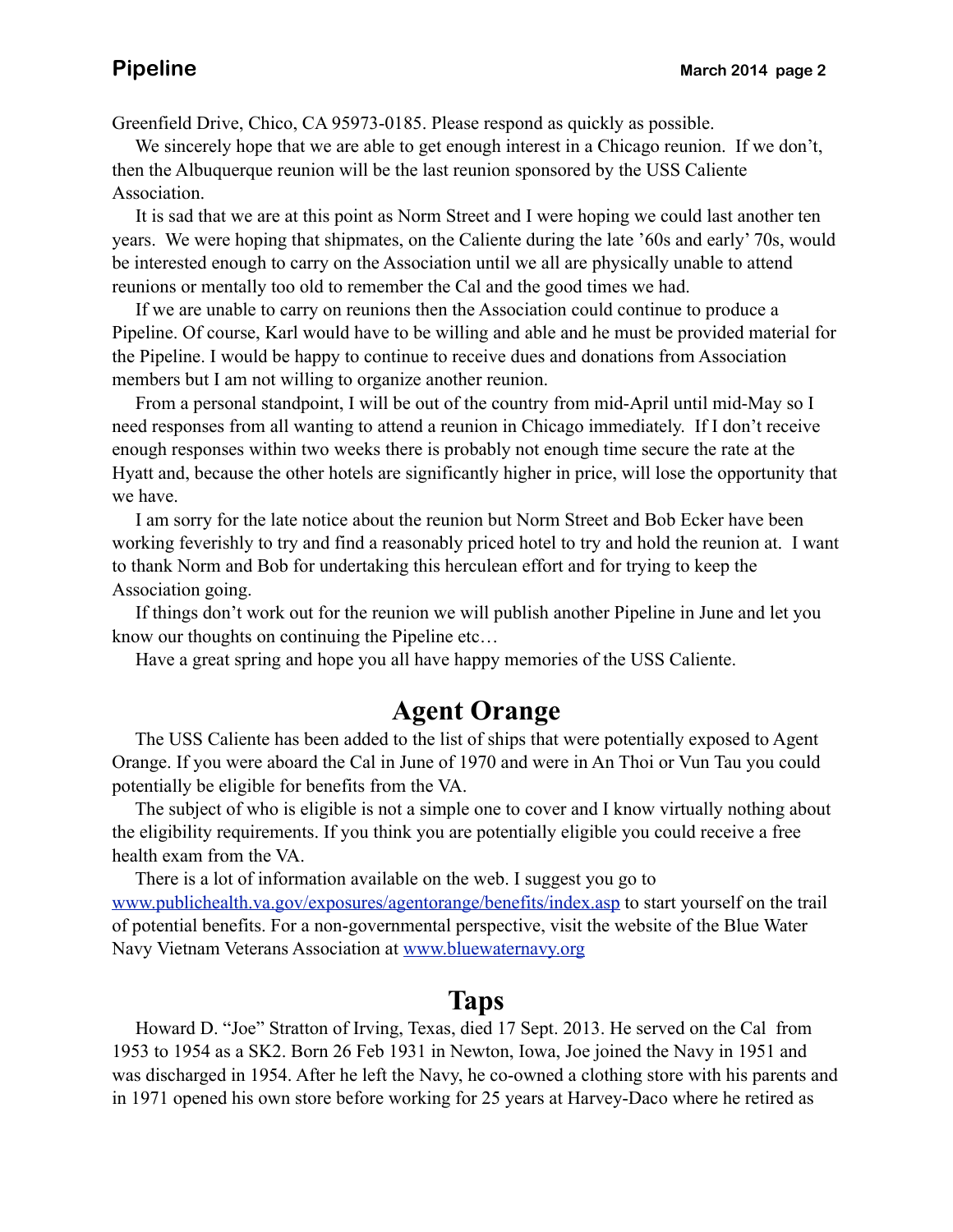senior vice president in 1996. He was inducted into the Promotional Products Association Hall of Fame and in retirement worked as a certified Bob Ross art instructor. His wife, Carol, predeceased him. He is survived by daughter Jolie (Dru) Milligan of Irving and son Dave (Kimberly) Stratton of Bastrop, Texas. He is buried at Dallas Fort Worth National Cemetery.

 S.C. After 20 years working at various locations around the country as a high voltage electrician, Heywood "Red" Threatt, 82, died 27 Oct 2013 at Memorial Hospital in Lufkin, Texas. He served on the Cal from 1952 to 1953 as a SN in Second Division. He was a native of Lancaster, Red retired from the I.B.E.W. and moved to Brookeland, Texas, where he was a very active Mason He is surved by his wife, Betty; four sons Jerry Lee (Lee Ann) of Manasass, VA, Bobby Ray (Paula) of Easley, S.C., Richard Dennis (Kathleen) of Sumter, S.C., and Ronald Wayne (Linda) of Bridge City, Texas; brother Malin (Boone) Threatt of Bambang , S.C., five grandchildren and seven great grandchildren.

## **Did You Know . . .**

 Generally speaking, there was no such thing as an average fighter pilot in World War II. You were either an ace or a target.

 For example, Japanese ace Hiroyoshi Nishizawa shot down more than 80 planes. He died while a passenger on a cargo plane.



USS Caliente Association President: Vacant Vice President: vacant Treasurer: Pat Hurton Pipeline Editor: Karl Seitz



 The Pipeline is the official quarterly newsletter of the USS Caliente Association. It is a place to share your memories and pictures. Please send them via e-mail to seitzao53@gmail.com or by regular mail to Karl Seitz, 1212 30th St. South, Birmingham, AL 35205-1910.

 Association dues are \$10 per year due Jan. 1, payable by Jan. 15. Checks should be made out to The USS Caliente Association and mailed to treasurer Pat Hurton, 156 Greenfield Drive, Chico, CA 95973-0185.

Masthead picture of USS Caliente (AO-53) used with permission of Dan Davis.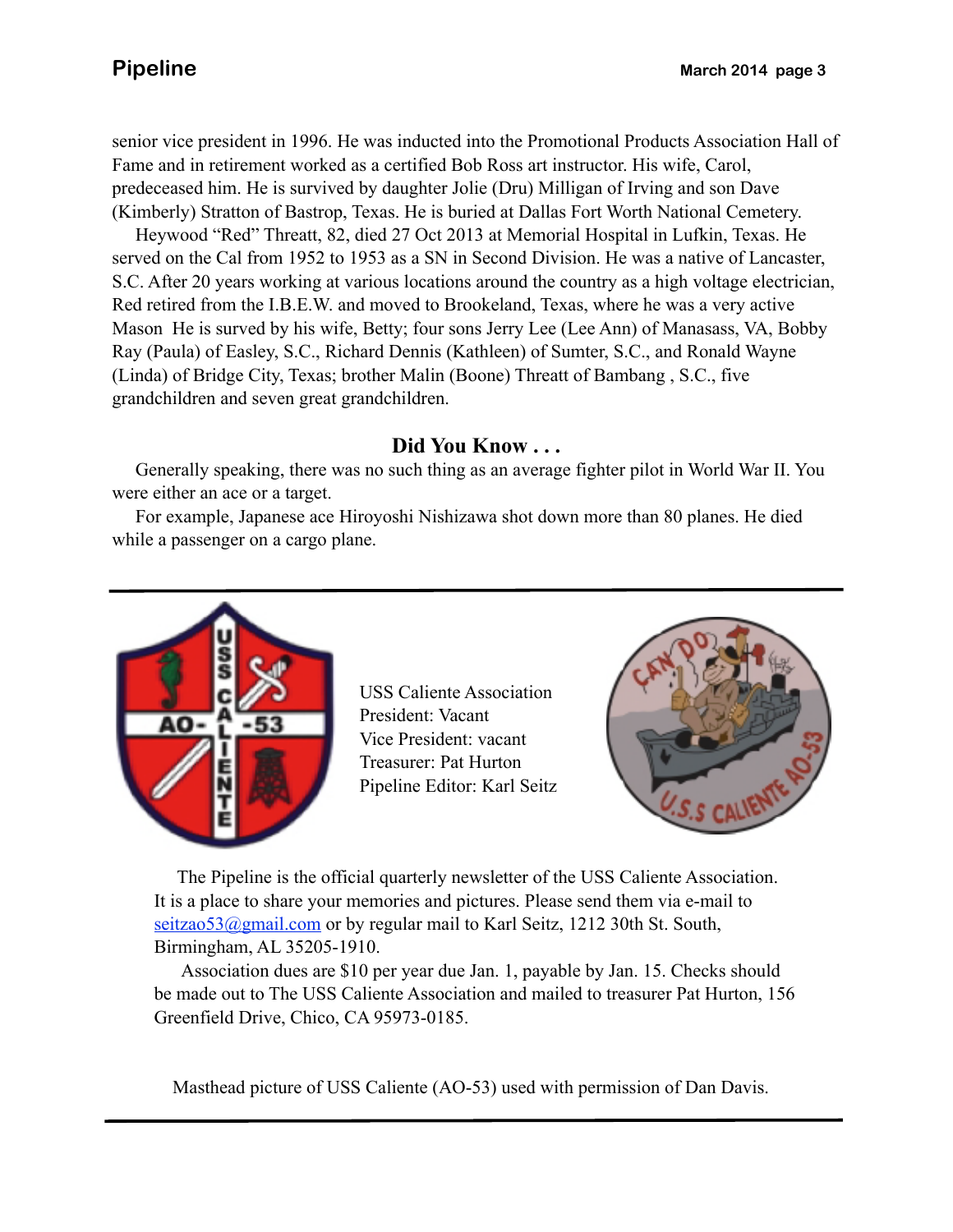## Shipmate Spotlight LTJG Herb Dorsey (1963-1965)

#### **What influenced your decision to join the military?**

 My brother was a Navy pilot and my Dad was chief radioman on a WWI battleship. Since I had lived at home while commuting a few miles to Johns Hopkins, the Navy looked like a great place to go after graduation.

 Travel! Adventure! Sunny Climes! Super Sea Scouts with Girls in every port!

 Anyhow, since I already knew from failing a pre-Naval Academy eye test that I was color blind, the Supply Corps was the only entry point available to me. Four months at OCS Newport in the summer of 1962 ended with a very patriotic graduation ceremony in the midst of the Cuban missile crisis in October 1962.

 Following six months in Athens, GA, at Supply Corps School, I arrived on AO-53 in June of 1963 in Yokuska Japan.

 I had asked for a West Coast Oiler and I wound up about as far West as one could be!

### **What was your service career path? Which ship created the fondest memories?**

 Caliente duty started with disbursing and Robert Morrow, DK2, was a tremendous asset in learning what was not taught at Supply School. Of course, having Pat



Hurton and Karl Seitz as shipmates made WestPac and Caliente a "no drama" experience on my two WestPac cruises.

 After the ship's fall of 1963 return to the States, it was off to Willamette Shipbuilding and Dry Dock for four months of cold and rain in Portland, OR, in January 1964. Watching one's car dangling in mid-air while being hoisted on to the Cal's deck for the trip from San Pedro to Portland was a memorable sight.

 My overall "fondest" memory was my first and only "collision at sea" (excluding Sea scouts with the Battleship Iowa off Annapolis in 1954). A destroyer tender, which only went to sea once a year, came down our starboard side and wiped out the aft starboard gun mount with her anchor. General quarters and roll call ensued. Ships Store operator Hays was missing! Rumor was he had taken a nap in a gun mount! Fortunately, like most rumors, not accurate and all was well.



A reminder if you are on Facebook, Jack Hughes has created a Facebook group for former crew members of the USS Caliente (AO-53) and their families.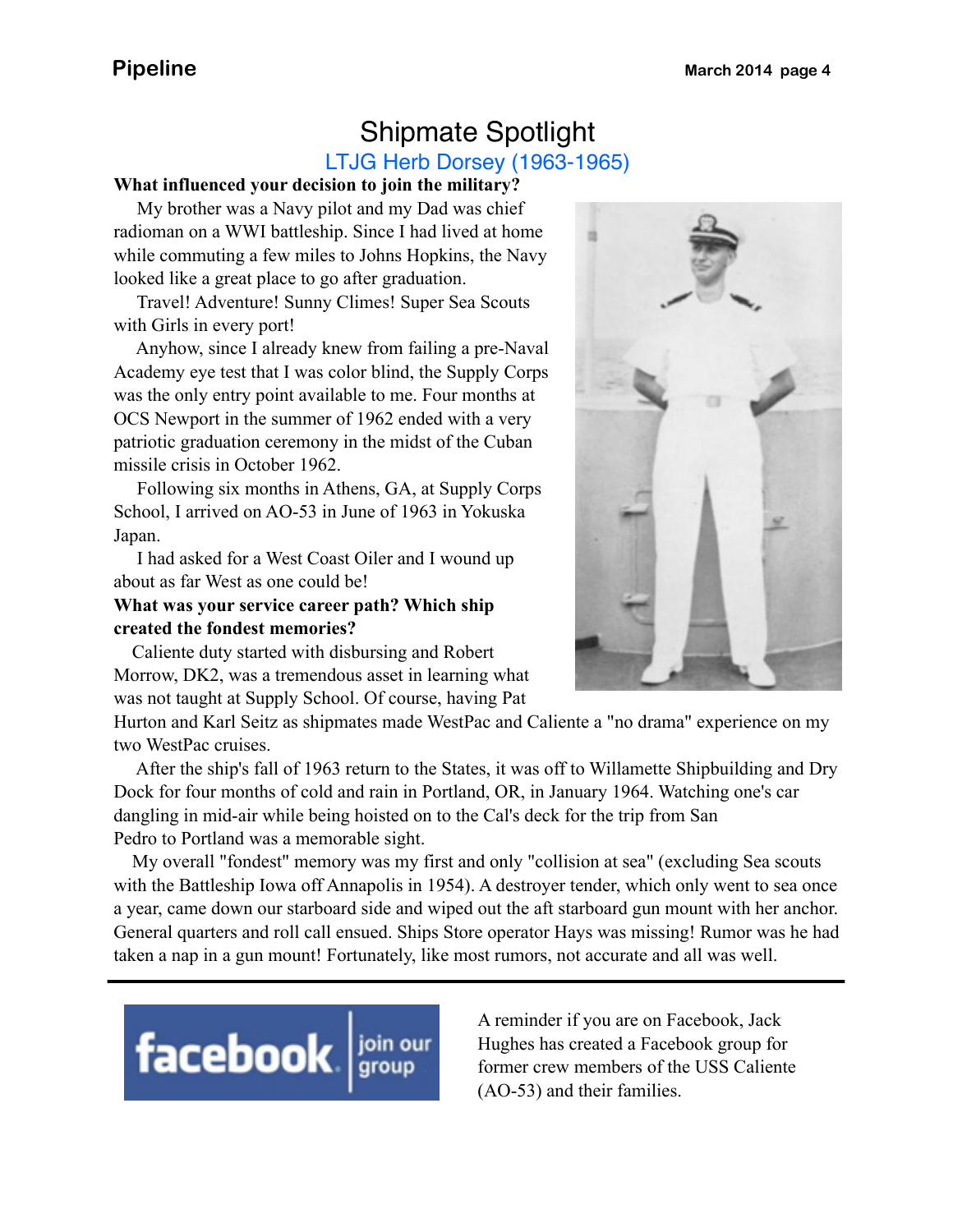My second fondest memory is from our Westpac cruise in August 1964, which found us in Pearl Harbor for inspection in the same time frame as the Gulf of Tonkin "incident." Needless to say, the staff had better things to do; so we were declared "ready for sea" and off we went to unrep the Ranger which was the "ready carrier" steaming from Alameda with less than a full crew/food/supplies.

 While being the only ship in Subic Bay was great for liberty (one shipmate dated the mayor's daughter!), our readiness was affected by faulty generators that compromised our ability to steer. After numerous attempts to fix us, we reluctantly returned to the States by Christmas time.

 The following June of 1965, I was off to Lorain Ohio as contract and material officer of BuShips' Oiler "Jumboization" program. The concept was to take a big fat hull (made in Japan, of course) and put it amidships in an old oiler that had been sliced in half. Of course, the oiler(s) had to come from the West Coast, through the Panama Canal, up the East Coast and down the St.Lawrence Seaway!

 I am sure the fact that the American Shipbuilding shipyards in Toledo and Lorain were owned by the politically astute George Steinbrenner (NY Yankees owner too!) had nothing to do with the award decision.

 Of course, the contract change orders totaled three times the award price and the Lorain oiler had to be towed to Boston Naval Shipyard before the Seaway froze in order to be completed. **Which individual from your service stands out as having the biggest impact on you and why?**

 Captain Mel Etheridge (see December 2013 Pipeline) had a very quiet but competent leadership style. When we had trouble getting parts released from Philippine Customs, he and I strapped on unloaded 45s, flew from Cubi Point to Manila and drove to the Customs Officers house high on the hill above the maddening crowd and "negotiated" expedited release.



 Later in 1969, I was in China Lake for a job interview and called him as a courtesy. He took the time to chat and even offered to give me a contributory support billet to continue my active Reserve commitment since China Lake had no drill site.

### **Which profession did you follow after the service?**

 By November 1965, it was time to rejoin civilian life and the Naval Reserve. I had a great office overlooking Annapolis Harbor supervising 100 telephone operators and a great Reserve billet as an Inshore Undersea Warfare Division Officer every Monday night in Baltimore. After various consulting jobs and three years as IT manager of George Washington University Hospital and Medical School, by 1972 my Reserve billet had become executive officer of a Ship's Supply Officer Division in DC.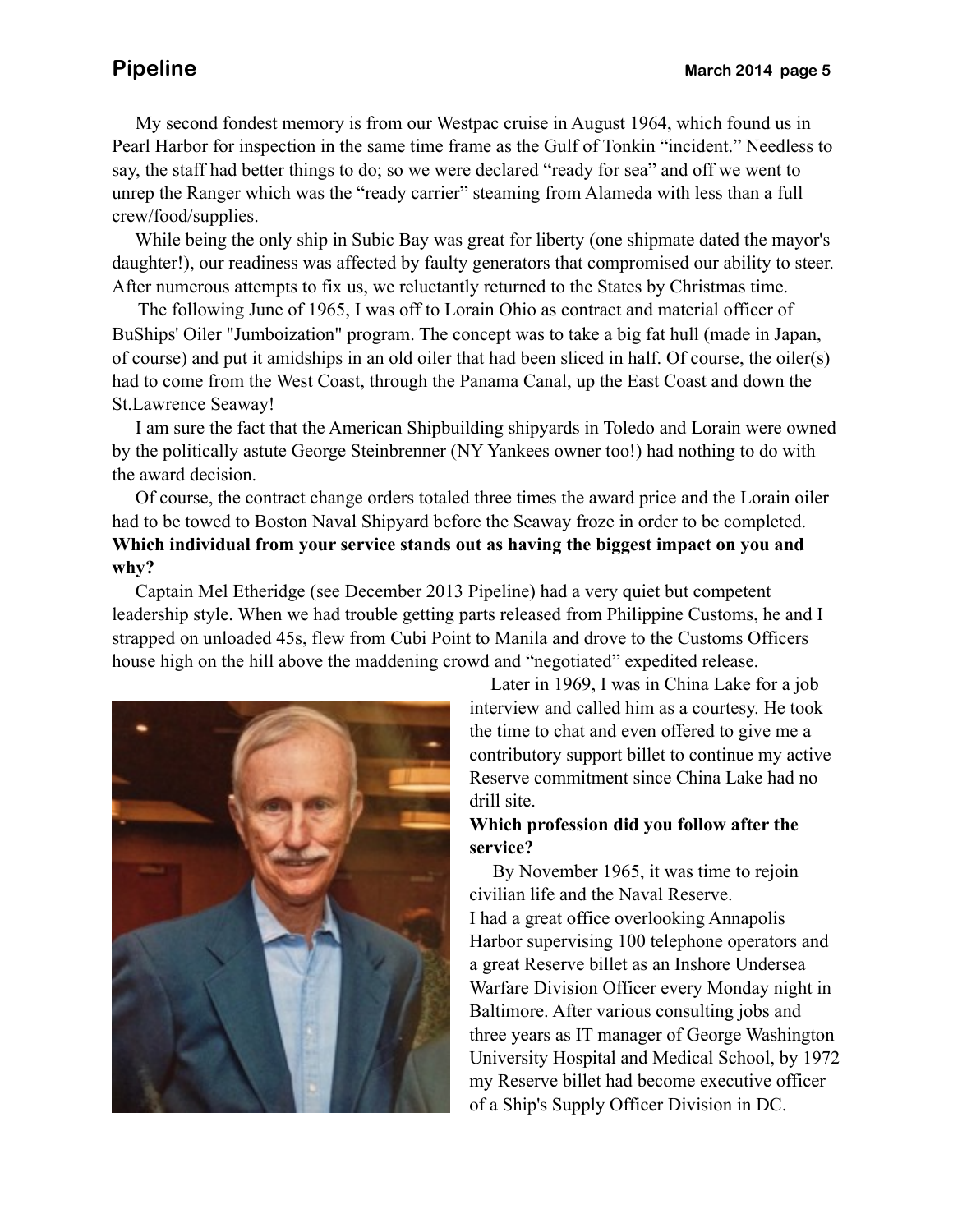I really loved the Reserves , so I applied to return to active duty as a "TAR" (Training and Administration Reserves). Because of my civilian experience in the health care field, I also applied to the U.S. Public Health Service Commissioned Corps.

 When USPHS offered a job across the street from my house in Bethesda in March 1973 and the Navy said I could still return within three years, the decision was a "no brainer." From 1973 through 1999, I had a rewarding career as a PHS officer with the Center for Biologics, which regulates and does research with blood banks, vaccines and the new biotechnology drugs.

 I did get to see Bob Hope when he came to Bethesda Naval Hospital "between wars," when my son was a patient.

 Because I lived within walking distance to Bethesda Naval Hospital, in some ways I never "missed" being in the Navy, even though I wore a uniform with different buttons and devices. **How has military service influenced the way you have approached life?**

 Certainly, the valuable experience with contracts and logistics while on active duty gave me a significant background for both my Navy Reserve and PHS Careers. Also, I find that military service does create a sense of responsibility to "give back," whether at church, officiating tennis, or volunteering in the community.

# **Memories**

 Robert George Bateman, BT2, 1964-1967, and Jed Stone, BT3, 1964-1966, have provided the following Caliente-related pictures from 1966.



 Minesweeper believed by the editor to be USS Inflict (MSO-456) moves away from Caliente off the coast of Vietnam, where Inflict spent most of 1966.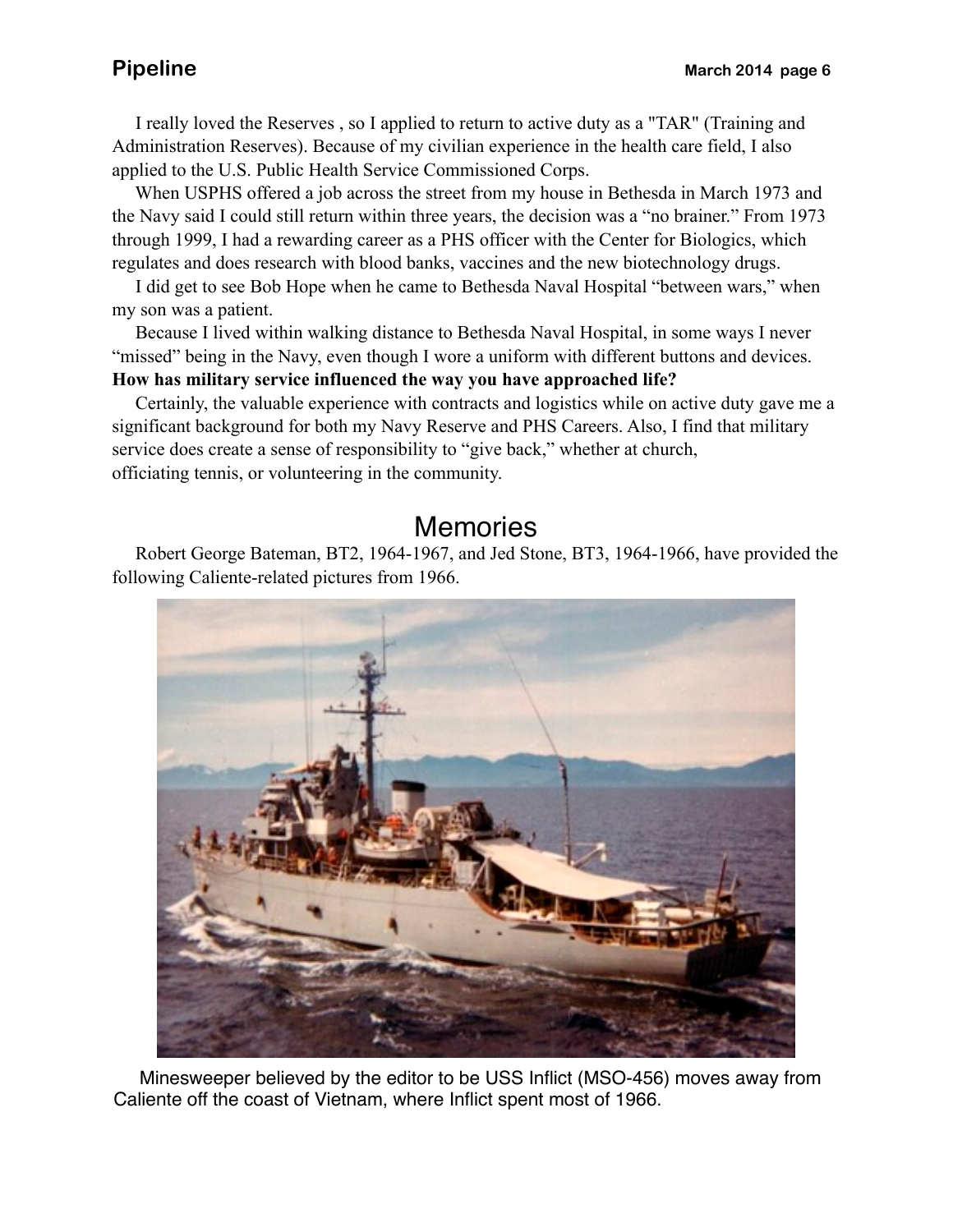

USS Kitty Hawk (CVA-63) takes unrep station alongside the Caliente in 1966.



 On left are unknown crew member, Robert George Bateman, Robert Elias Munoz (FN, 1965) and Kenneth A. Walsh (FN, 1963-65). On right are Joe Walton (BT2, 1965-67), Lloyd J. Humphrey (BT3, 1965-67), and Jed Stone.